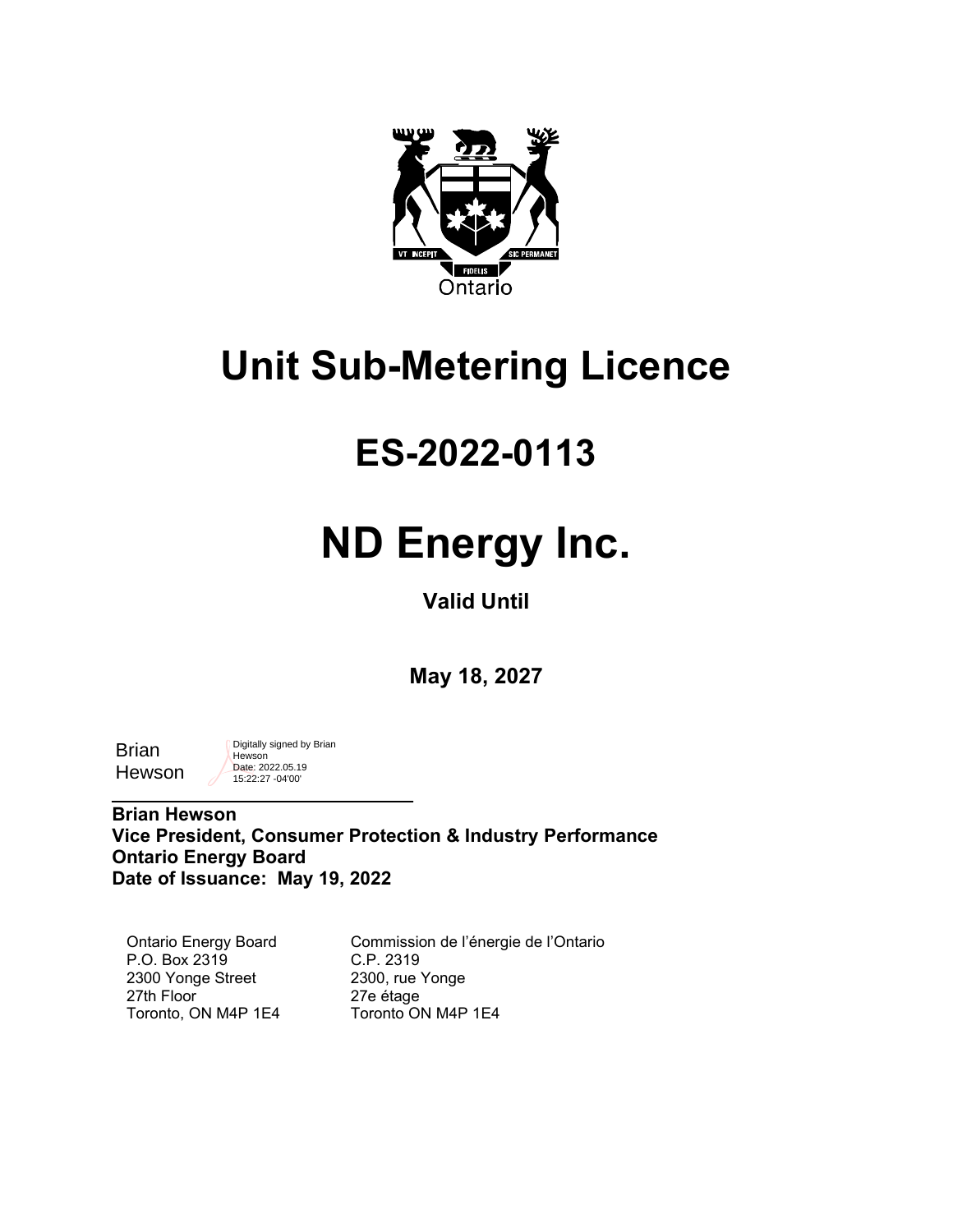Page No.

| 1              |                                                                        |  |
|----------------|------------------------------------------------------------------------|--|
| $\overline{2}$ |                                                                        |  |
| 3              |                                                                        |  |
| 4              | Obligation to Comply with Legislation, Regulations and Market Rules  2 |  |
| 5              |                                                                        |  |
| 6              |                                                                        |  |
| 7              |                                                                        |  |
| 8              |                                                                        |  |
| 9              |                                                                        |  |
| 10             |                                                                        |  |
| 11             |                                                                        |  |
| 12             |                                                                        |  |
| 13             | Administration of COVID-19 Energy Support Program - Small Business 6   |  |
| Schedule 1     |                                                                        |  |

**Table of Contents**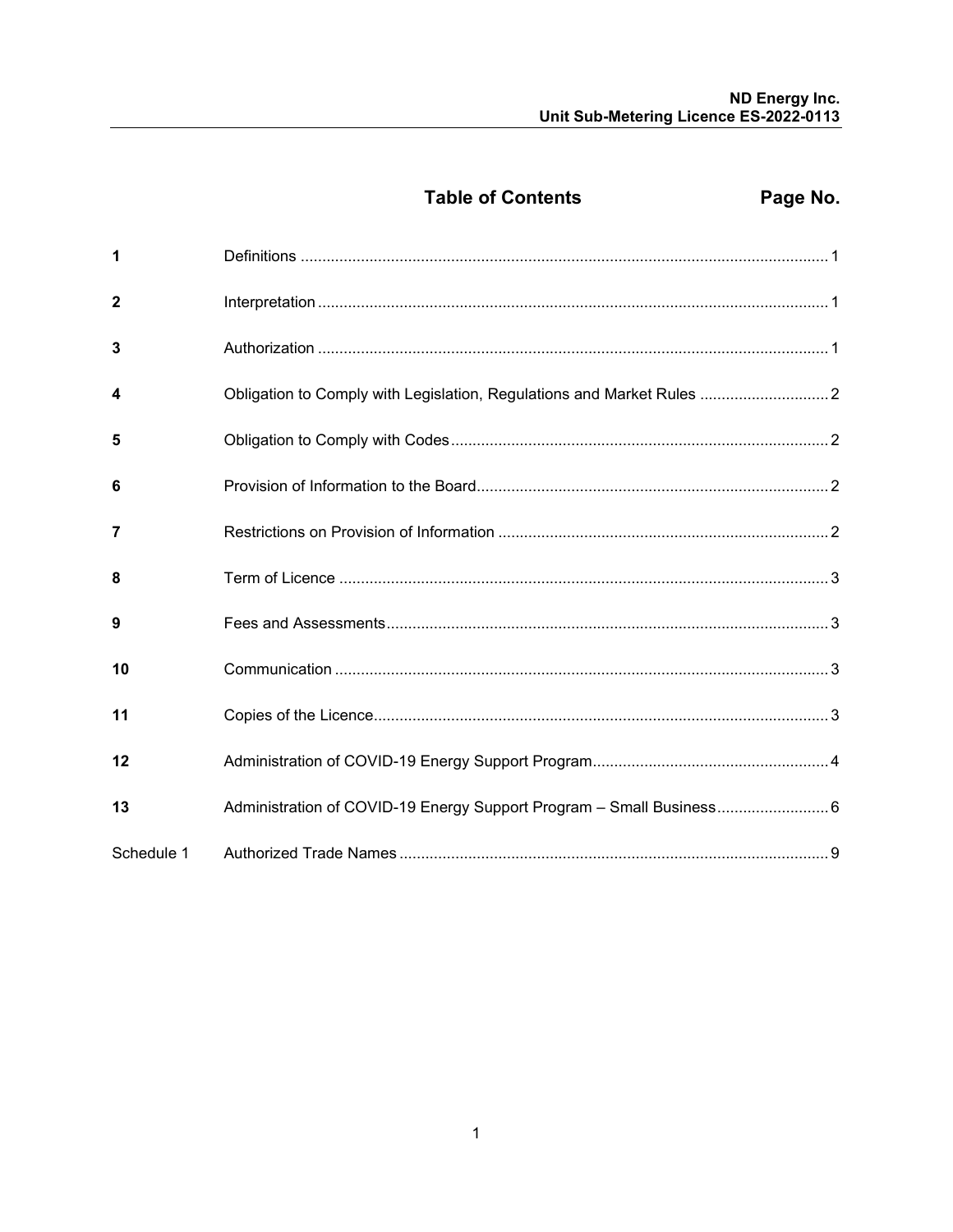#### <span id="page-2-0"></span>**1 Definitions**

In this Licence:

"**Act**" means the *Ontario Energy Board Act, 1998*, S.O. 1998, c. 15, Schedule B;

"**Board**" means the Ontario Energy Board;

"**Code**" means the Unit Sub-Metering Code issued by the Board;

"**consumer**" means a person who uses, for the person's own consumption, electricity that the person did not generate;

"**distributor**" means a person who owns or operates a distribution system;

"**Electricity Act**" means the *Electricity Act, 1998*, S.O. 1998, c. 15, Schedule A;

**"ECPA"** means *Energy Consumer Protection Act, 2010*, S.O. 2010, c. 8;

"**Licensee**" means ND Energy Inc.;

"**Market Rules**" means the rules made under section 32 of the Electricity Act;

**"OCEBA"** means the *Ontario Clean Energy Benefit Act, 2010*, S.O. 2010, c. 26, Schedule 13;

"**Regulation**" means regulations made under the Act, the Electricity Act, the ECPA, or the OCEBA; and

"**retailer**" means a person who retails electricity.

#### <span id="page-2-1"></span>**2 Interpretation**

2.1 In this Licence, words and phrases shall have the meaning ascribed to them in the Act, the Electricity Act, or the ECPA. Words or phrases importing the singular shall include the plural and vice versa. Headings are for convenience only and shall not affect the interpretation of the Licence. Any reference to a document or a provision of a document includes an amendment or supplement to, or a replacement of, that document or that provision of that document. In the computation of time under this Licence, where there is a reference to a number of days between two events, they shall be counted by excluding the day on which the first event happens and including the day on which the second event happens and where the time for doing an act expires on a holiday, the act may be done on the next day that is not a holiday.

#### <span id="page-2-2"></span>**3 Authorization**

- 3.1 The Licensee is authorized, under Part V of the Act and subject to the terms and conditions set out in this Licence, to engage in unit sub-metering.
- **3.2** The Licensee is authorized to conduct business in the name under which this Licence is issued, or any trade name(s) listed in Schedule 1.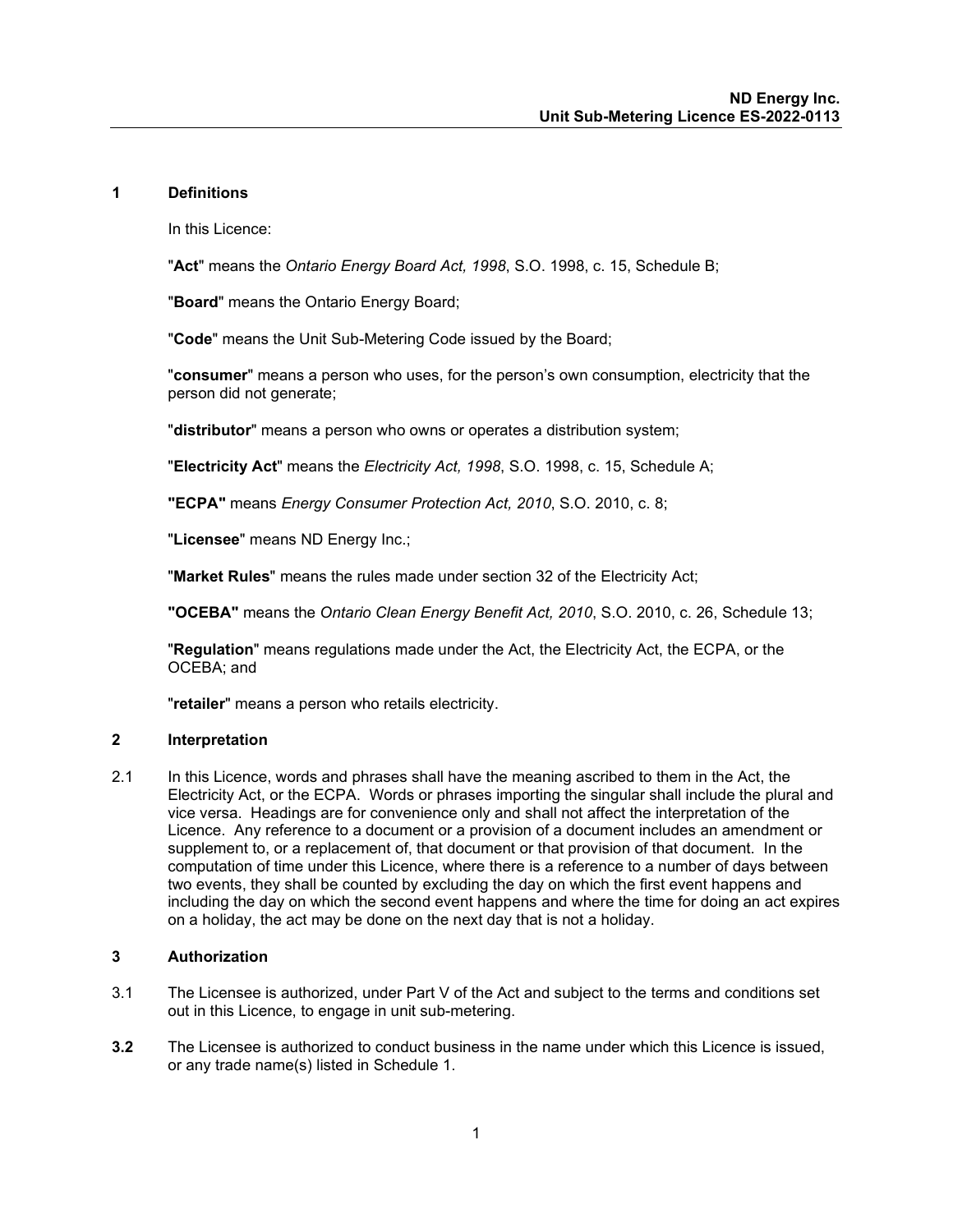#### <span id="page-3-0"></span>**4 Obligation to Comply with Legislation, Regulations and Market Rules**

- 4.1 The Licensee shall comply with all applicable provisions of the Act, the Electricity Act, the ECPA, the OCEBA, and the Regulations.
- 4.2 The Licensee shall comply with all applicable Market Rules.

#### <span id="page-3-1"></span>**5 Obligation to Comply with Codes**

- 5.1 The Licensee shall at all times comply with the Code issued by the Board.
- 5.2 The Licensee shall:
	- 5.2.1 make a copy of the Code available for inspection by members of the public at its head office and regional offices during normal business hours; and
	- 5.2.2 provide a copy of the Code to any person who requests it.
- 5.3 The Licensee may impose a fair and reasonable charge for the cost of providing the copies referred to in section 5.2(b).

#### <span id="page-3-2"></span>**6 Provision of Information to the Board**

- 6.1 The Licensee shall maintain and provide, in the manner and form determined by the Board, such information as the Board may require from time to time.
- 6.2 Without limiting the generality of paragraph 6.1, the Licensee shall notify the Board of any material change in circumstances that adversely affects or is likely to adversely affect the business, operations or assets of the Licensee as soon as practicable, but in any event no more than twenty (20) days past the date upon which such change occurs.

#### <span id="page-3-3"></span>**7 Restrictions on Provision of Information**

- 7.1 The Licensee shall not use information regarding a consumer, retailer or distributor obtained for one purpose for any other purpose without the written consent of the consumer, retailer or distributor.
- 7.2 The Licensee shall not disclose information regarding a consumer, retailer or distributor to any other party without the written consent of the consumer, retailer or distributor, except where such information is required to be disclosed:
	- 7.2.1 to comply with any legislative or regulatory requirements, including the conditions of this Licence;
	- 7.2.2 for billing or settlement purposes;
	- 7.2.3 for law enforcement purposes; or
	- 7.2.4 to a debt collection agency for the processing of past due accounts of the consumer, retailer or distributor.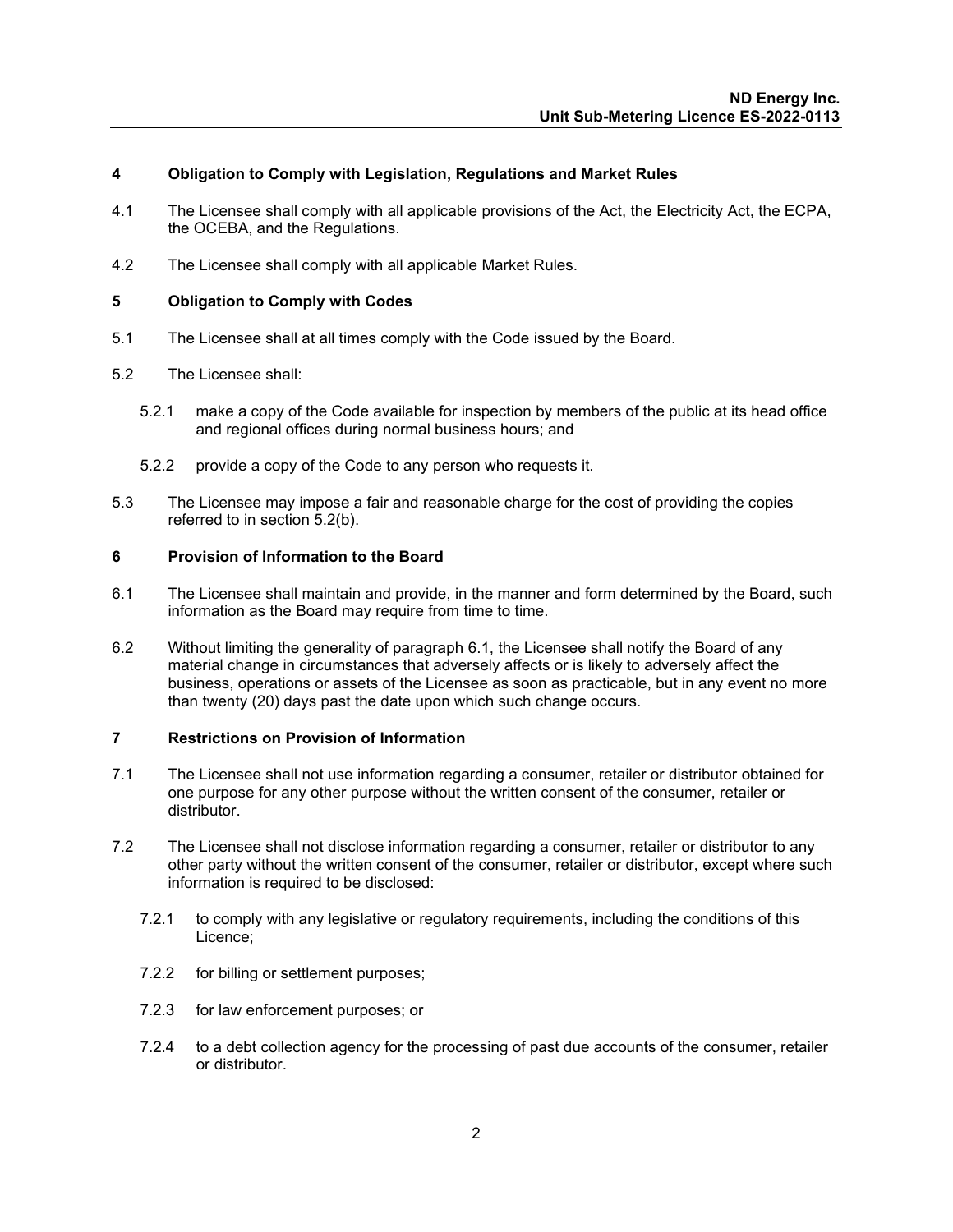- 7.3 The Licensee may disclose information regarding consumers, retailers or distributors where the information has been sufficiently aggregated such that their particular information cannot reasonably be identified.
- 7.4 The Licensee shall inform consumers, retailers and distributors of the conditions under which their information may be released to a third party without their consent.
- 7.5 If the Licensee discloses information under this section, the Licensee shall ensure that the information provided will not be used for any other purpose except the purpose for which it was disclosed.

#### <span id="page-4-0"></span>**8 Term of Licence**

8.1 This Licence shall take effect on May 19, 2022 and expire on May 18, 2027. The term of this Licence may be extended by the Board.

#### <span id="page-4-1"></span>**9 Fees and Assessments**

9.1 The Licensee shall pay all fees charged to it by the Board and all amounts assessed to it by the Board.

#### <span id="page-4-2"></span>**10 Communication**

- 10.1 The Licensee shall designate a person that will act as a primary contact with the Board on matters related to this Licence. The Licensee shall notify the Board promptly should the contact details change.
- 10.2 All official communication relating to this Licence shall be in writing.
- 10.3 All written communication is to be regarded as having been given by the sender and received by the addressee:
	- 10.3.1 when delivered in person to the addressee by hand, by registered mail or by courier;
	- 10.3.2 ten (10) business days after the date of posting if the communication is sent by regular mail; and
	- 10.3.3 when received by facsimile transmission by the addressee, according to the sender's transmission report.

#### <span id="page-4-3"></span>**11 Copies of the Licence**

- 11.1 The Licensee shall:
	- 11.1.1 make a copy of this Licence available for inspection by members of the public at its head office and regional offices during normal business hours; and
	- 11.1.2 provide a copy of this Licence to any person who requests it.
- 11.2 The Licensee may impose a fair and reasonable charge for the cost of providing the copies referred to in section 11.1(b).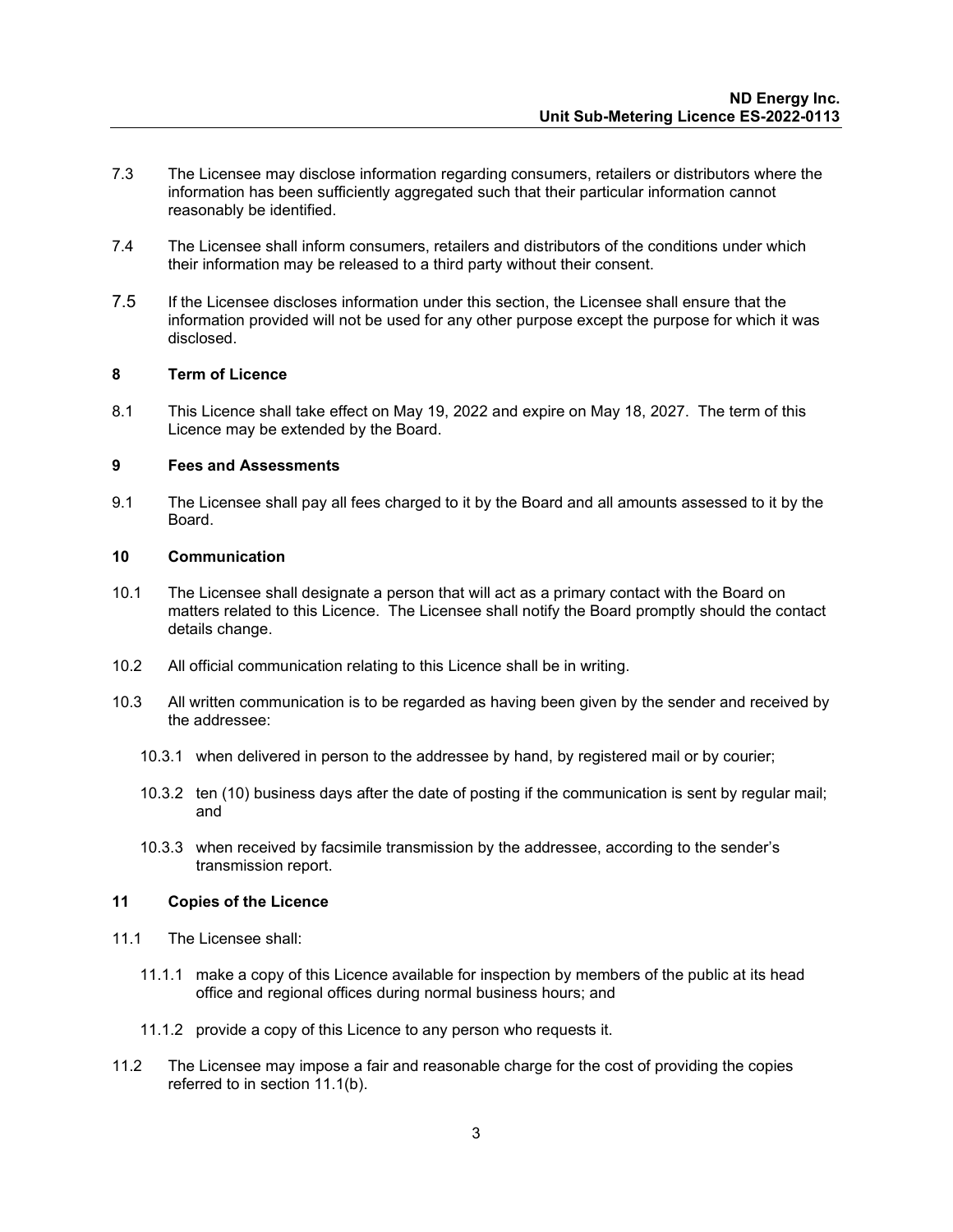#### <span id="page-5-0"></span>**12 Administration of COVID-19 Energy Support Program**

12.1 For the purposes of paragraphs 12.1 to 12.8:

"Application Form" means the form of application for CEAP approved by the Board, including the use of that form by telephone

"CEAP" means the COVID-19 Energy Assistance Program as described in the Board's Decision and Order dated June 16, 2020

"CEAP-eligible account" means an account in the Licensee's residential class that meets all of the following criteria:

- (a) the account was in good standing (i.e. all amounts on account of electricity charges that were payable were fully paid) on March 17, 2020, and the account was not enrolled in an arrears payment for amounts owing prior to March 17, 2020
- (b) complete payment on account of electricity charges has not been made on at least two electricity bills issued since March 17, 2020, and the account has an Overdue Balance on the date of receipt of the Application Form for the account including where the account is enrolled in an arrears payment agreement for amounts incurred following March 17, 2020,
- (c) the account has not received funding under the Low-income Energy Assistance Program or the Ontario Electricity Support Program in 2020; and
- (d) the account holder has provided a complete Application Form and has declared, through the Application Form, that they or their spouse or common-law partner that resides in the same residence:
	- $\circ$  are unemployed on the date that they provide their completed Application Form to the Licensee
	- $\circ$  have received Employment Insurance or the Canada Emergency Response Benefit since March 17, 2020

"Overdue Balance" means the amount by which the account holder's balance is past due in respect of Electricity Charges at the time the Application Form is received by the Licensee. Amounts that may be on the bill but are not yet past due are not part of the Overdue Balance.

"electricity charges" means:

- (a) charges that appear under the sub-headings "Electricity", "Delivery", and "Regulatory Charges" as described in Ontario Regulation 275/04 (Information on Invoices to Certain Classes of Consumers of Electricity) made under the Act, and all applicable taxes on those charges;
- (b) where applicable, charges prescribed by regulations under section 25.33 of the Electricity Act and all applicable taxes on those charges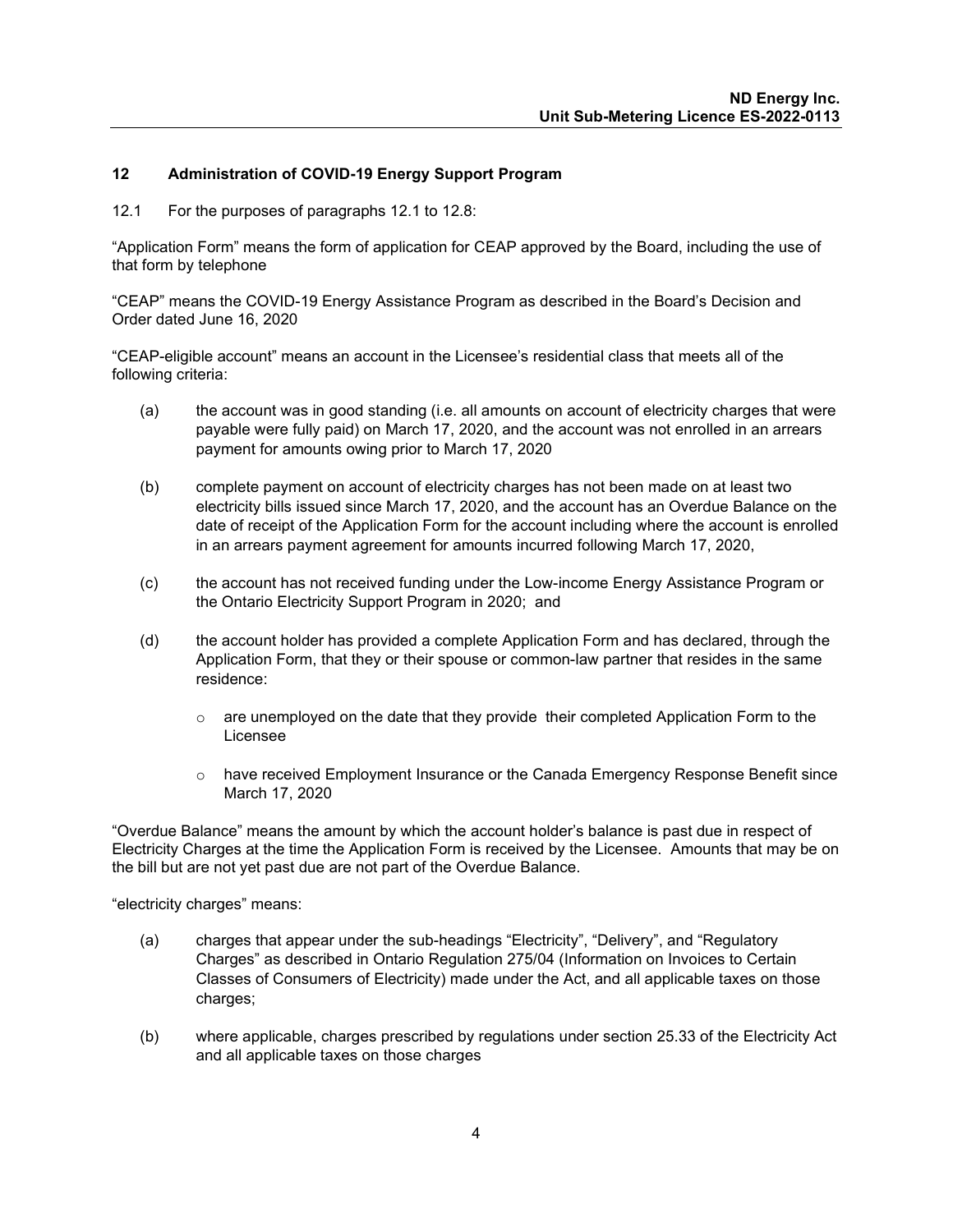- (c) Board-approved specific service charges, including late payment charges, and such other charges and applicable taxes associated with the consumption of electricity as may be required by law to be included on the bill issued to the customer or as may be designated by the Board for the purposes of this definition, but not including security deposits, amounts owed by a customer pursuant to a billing adjustment, or amounts under an arrears payment agreement entered into prior to March 17, 2020; and
- (d) any financial assistance provided for under the *Ontario Rebate for Electricity Consumers Act, 2016*
- 12.2 The Licensee shall start to accept Application Forms as of July 13, 2020.
- 12.3 The Licensee shall:
	- (a) Make copies of the Application Form available on its web site and to any customer on request.
	- (b) Process all complete Application Forms in the order in which they are received.
	- (c) Accept Application Forms by e-mail or mail, and may also allow the Application Form to be completed online or by telephone, provided that where Application Forms are completed by telephone the call must be recorded and must document confirmation of all information requested on the Application Form, including consent and the applicant's declaration of eligibility.
	- (d) Process each complete Application Form within 10 business days of receipt.
- 12.4 The Licensee shall provide a credit to a CEAP-eligible account in an amount equal to half of the Overdue Balance for the account:
	- (a) to a maximum of \$230, where the Application Form declares that the account is for a residence that mainly uses electric heating or in which an eligible medical device is used
	- (b) to a maximum of or \$115, in all other cases.
- 12.5 The credit must be applied on the next bill issued to the CEAP-eligible account after the processing of the Application Form for the account as set out in paragraph 12.3(d), where feasible, and in any event no later than on the following bill.
- 12.6 Despite paragraph 12.4:
	- (a) The Licensee is not required to provide a credit to a CEAP-eligible account if the total amount of CEAP funding available to the Licensee as specified by the Board has been expended; and
	- (b) The Licensee shall not provide a credit to a CEAP-eligible account more than once.
- 12.7 Reimbursement for credits provided by the Licensee to CEAP-eligible accounts, up to the total referred to in paragraph 12.5(a), are recoverable from the Independent Electricity System Operator. The Licensee shall provide information in such form and manner, and within such time,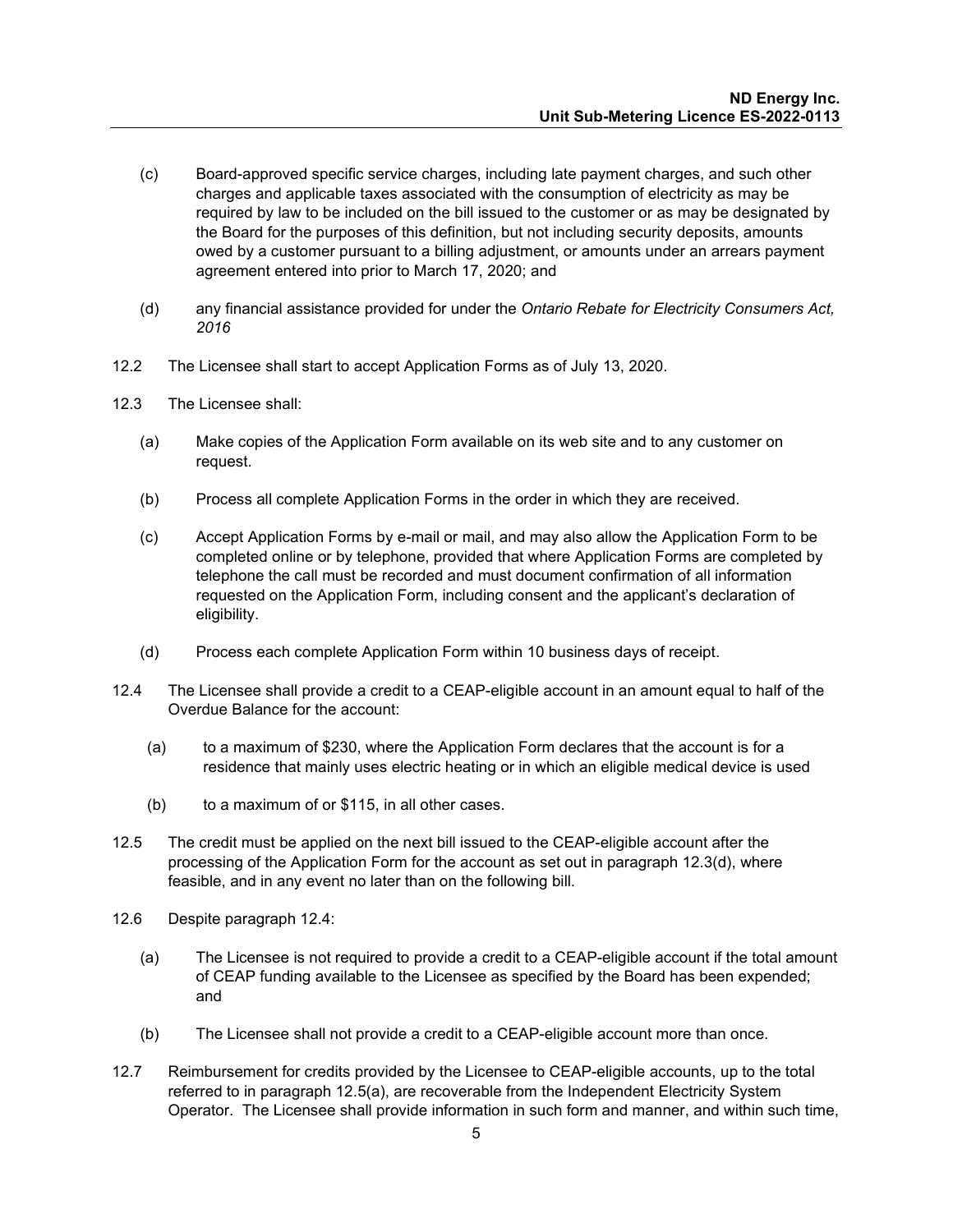as the IESO may reasonably require, in respect of requests for reimbursement. The Licensee shall not seek reimbursement from the Independent Electricity System Operator for any amount above the total referred to in paragraph 12.5(a) or on account of any costs relating to the administration of CEAP.

- 12.8 The Licensee shall keep the following records for two years, and make them available to the Board upon request:
	- (a) Copies of all Application Forms received, including recordings of calls where the Application Form is provided by telephone, and copies of any communications with customers about CEAP.
	- (b) A record of all Application Forms that were accepted as complete and a credit was provided to CEAP-eligible accounts, and a record of all Application Forms that were denied
	- (c) A record of the credit provided to each CEAP-eligible account, as well as the total amount of credits provided to all CEAP-eligible accounts.
- 12.9 The Licensee shall report to the Board, as soon as practicable, the date on which to total amount of CEAP funding referred to in paragraph 12.5(a) has been expended.
- 12.10 Paragraphs 12.1 to 12.8 govern over any provisions of the Distribution System Code or the Standard Supply Service Code in the event of any inconsistency.

#### <span id="page-7-0"></span>**13 Administration of COVID-19 Energy Support Program – Small Business**

13.1 For the purposes of paragraphs 13.1 to 13.8:

"Application Form" means the form of application for CEAP-SB approved by the Board, including the use of that form by telephone

"CEAP-SB" means the COVID-19 Energy Assistance Program – Small Business as described in the Board's Decision and Order dated August 7, 2020

"CEAP-SB eligible account" means an account for premises in the Licensee's GS<50 class (for electricity distributors) / relevant commercial class and whose annual usage is less than 150,000 kWh (for USMPs) that meets all of the following criteria:

- a) the account holder has a registered business number or charitable registration number for the business or registered charity operating out of the premises,
- b) the account was in good standing (i.e. all amounts on account of electricity charges that were payable were fully paid) on March 17, 2020, and the account was not enrolled in an arrears payment agreement for amounts owing prior to March 17, 2020,
- c) complete payment on account of electricity charges has not been made on at least two electricity bills issued since March 17, 2020, and the account has an Overdue Balance on the date of receipt of the Application Form for the account including where the account is enrolled in an arrears payment agreement for amounts incurred following March 17, 2020,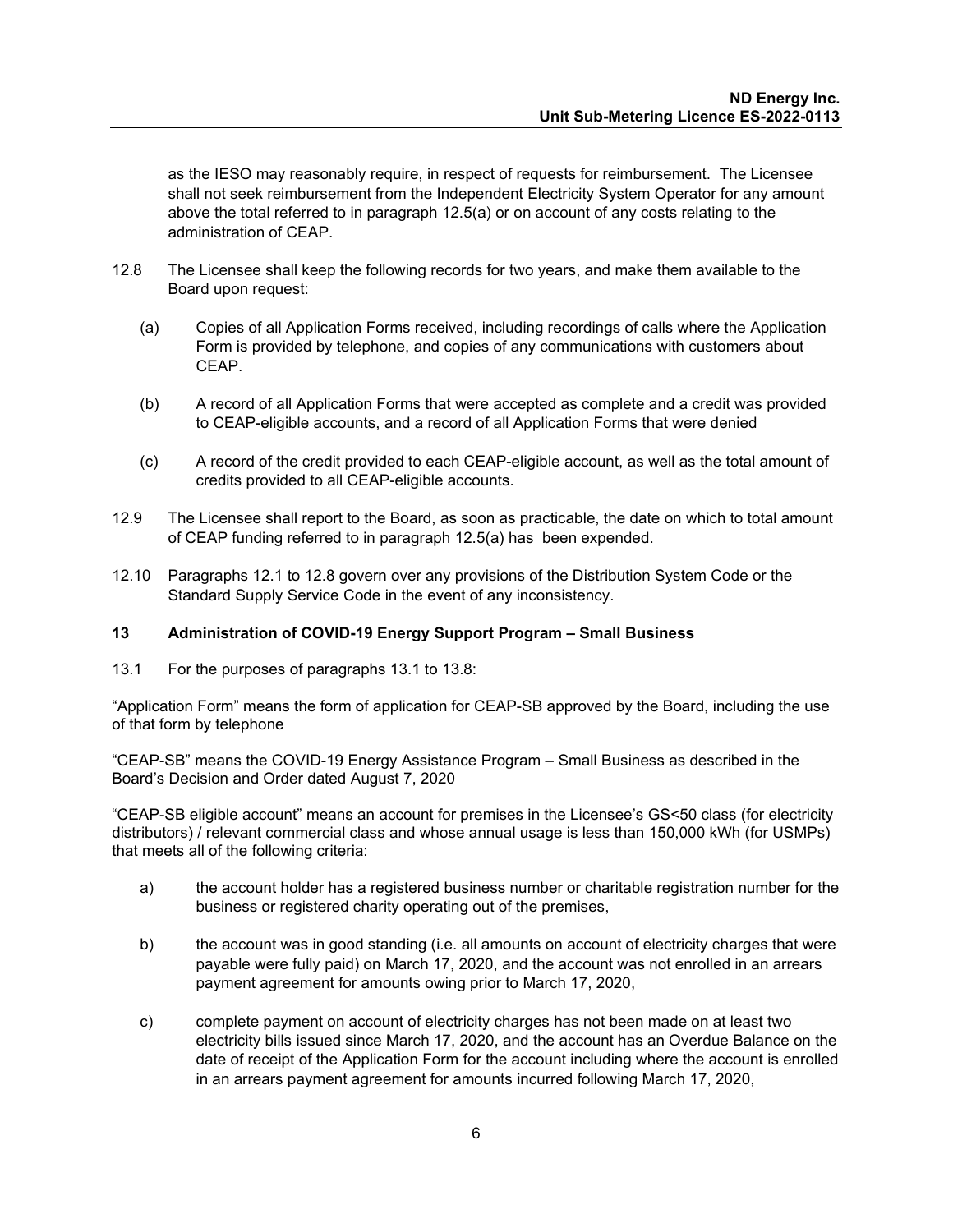- d) the account holder has confirmed in the Application Form that it is not applying for a CEAP-SB credit for another location or electricity account anywhere in the Province of Ontario for the same small business or registered charity,
- e) the account holder has provided a complete Application Form and has declared, through the Application Form, that their small business or registered charity's premises was required to close to the public for regular operations for at least 15 days as a result of a government order or inability to comply with public health recommendations.

Note that the Licensee is only required to verify the information in items (b), (c), and (e) above.

"electricity charges" means:

- a) charges that appear under the sub-headings "Electricity", "Delivery", and "Regulatory Charges" as described in Ontario Regulation 275/04 (Information on Invoices to Certain Classes of Consumers of Electricity) made under the Act, and all applicable taxes on those charges;
- b) where applicable, charges prescribed by regulations under section 25.33 of the Electricity Act and all applicable taxes on those charges
- c) Board-approved specific service charges, including late payment charges, and such other charges and applicable taxes associated with the consumption of electricity as may be required by law to be included on the bill issued to the customer or as may be designated by the Board for the purposes of this definition, but not including security deposits, amounts owed by a customer pursuant to a billing adjustment, or amounts under a payment agreement entered into prior to March 17, 2020; and
- d) any financial assistance provided for under the *Ontario Rebate for Electricity Consumers Act, 2016;* and

"Overdue Balance" means the amount by which the account holder's balance is past due in respect of Electricity Charges at the time the Application Form is received by the Licensee. Amounts that may be on the bill but are not yet past due are not part of the Overdue Balance.

13.2 The Licensee shall start to accept Application Forms as of August 31, 2020.

- 13.3 The Licensee shall:
	- a) Make copies of the Application Form available on its web site and to any customer on request.
	- b) Process all complete Application Forms in the order in which they are received.
	- c) Accept Application Forms by e-mail or mail, and may also allow the Application Form to be completed online or by telephone, provided that where Application Forms are completed by telephone the call must be recorded and must document confirmation of all information requested on the Application Form, including consent and the applicant's declaration of eligibility.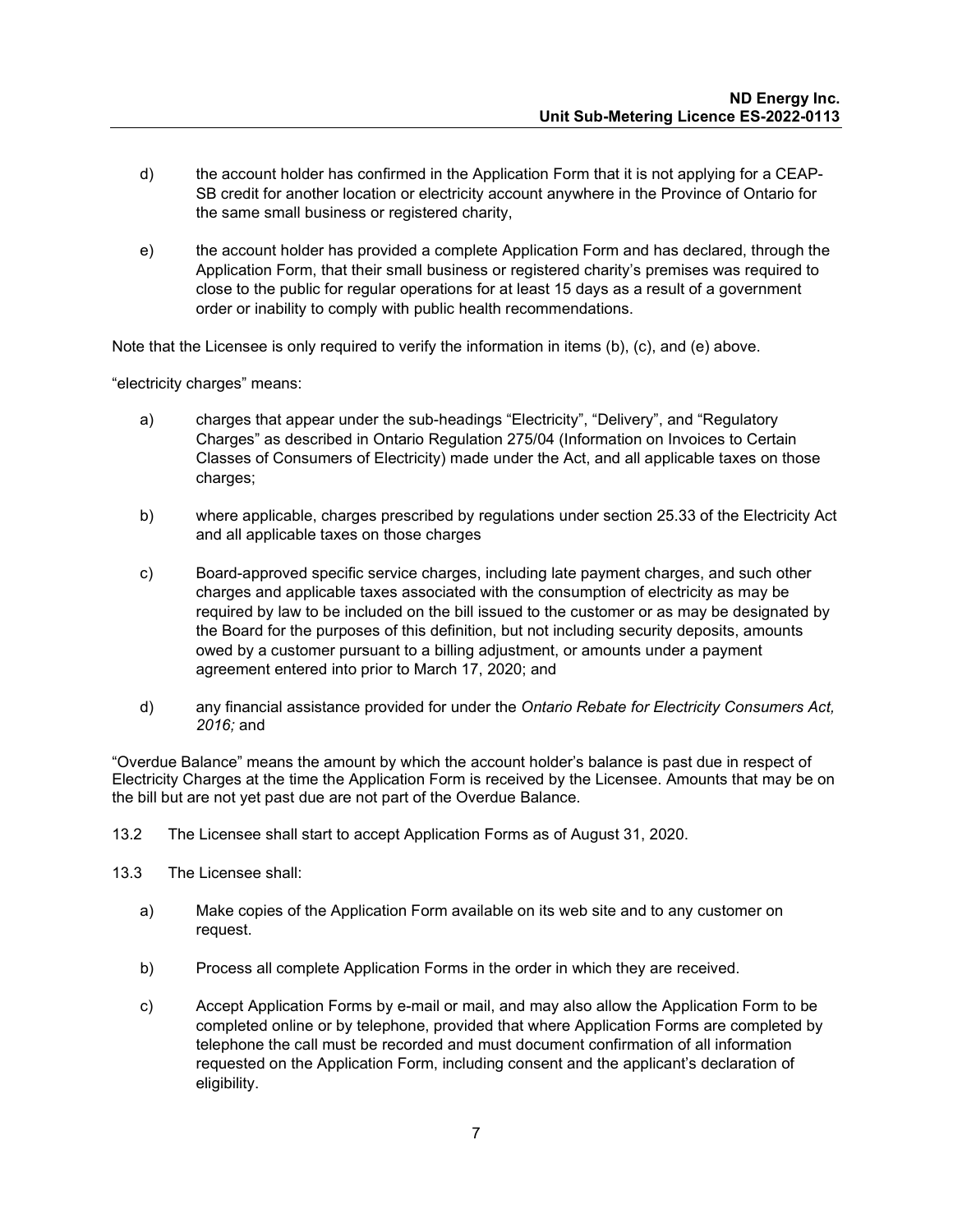- d) Process each complete Application Form within 10 business days of receipt.
- 13.4 The Licensee shall provide a credit to a CEAP-SB eligible account up to the amount of the Overdue Balance for the account:
	- a) to a maximum of \$850, where the Application Form declares that the account is for small business or registered charity premises that primarily uses electricity for heating; or
	- b) to a maximum of or \$425, in all other cases.

The credit must be applied on the next bill issued to the CEAP-SB eligible account after the processing of the Application Form for the account as set out in paragraph 1.3(d), where feasible, and in any event no later than on the following bill.

- 13.5 Despite paragraph 13.4:
	- a) The Licensee is not required to provide a credit to a CEAP-SB eligible account if the total amount of CEAP-SB funding available to the Licensee as specified by the Board has been expended; and
	- b) The Licensee shall not provide a credit to a CEAP-SB eligible account more than once.
- 13.6 Reimbursement for credits provided by the Licensee to CEAP-SB eligible accounts, up to the total referred to in paragraph 13.5(a), are recoverable from the Independent Electricity System Operator. The Licensee shall provide information in such form and manner, and within such time, as the IESO may reasonably require, in respect of requests for reimbursement. The Licensee shall not seek reimbursement from the Independent Electricity System Operator for any amount above the total referred to in paragraph 13.5(a) or on account of any costs relating to the administration of CEAP-SB.
- 13.7 The Licensee shall keep the following records for two years, and make them available to the Board upon request:
	- a) Copies of all Application Forms received, including recordings of calls where the Application Form is provided by telephone, and copies of any communications with customers about CEAP-SB.
	- b) A record of all Application Forms that were accepted as complete and a credit was provided to CEAP-SB eligible accounts, and a record of all Application Forms that were denied.
	- c) A record of the credit provided to each CEAP-SB eligible account, as well as the total amount of credits provided to all CEAP-SB eligible accounts.
- 13.8 The Licensee shall report to the Board, as soon as practicable, the date on which the total amount of CEAP-SB funding referred to in paragraph 1.5(a) has been expended.
- 13.9 Paragraphs 13.1 to 13.8 govern over any provisions of the Distribution System Code or the Standard Supply Service Code in the event of any inconsistency.